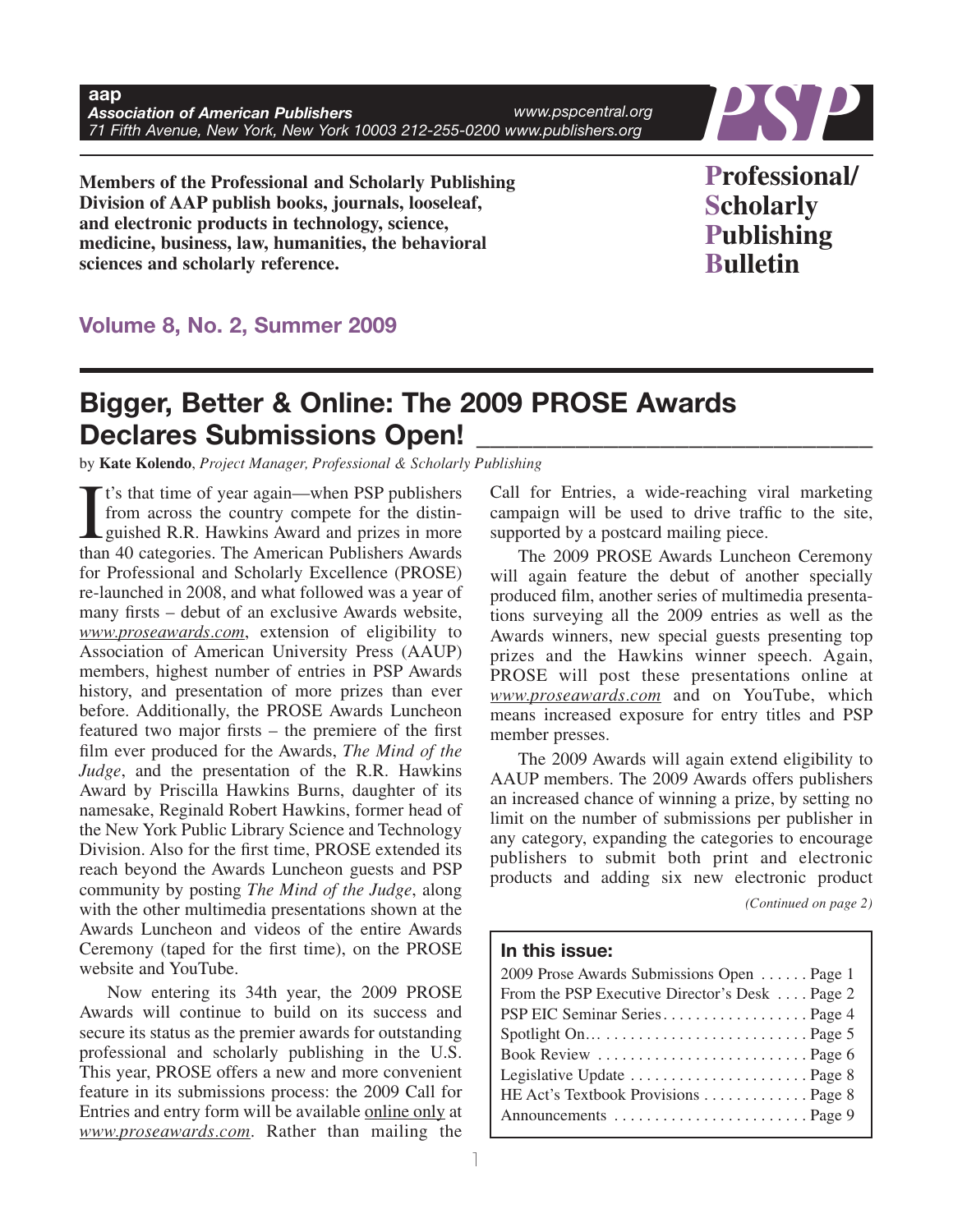## **Bigger, Better & Online\_\_\_\_\_\_\_\_\_\_\_\_\_\_\_\_\_\_**

*(Continued from page 1)*

categories. To further increase chances of winning, publishers are encouraged to provide more information about their submissions, including published reviews; reader reports; and editor, publisher or writer endorsements.

In addition PROSE is still offering publishers the benefit of price. The 2009 PROSE entry fee is staying at the same low 2008 price of \$85 per entry.

The rationale for PROSE remains very practical. "As a publisher, I want to sell books," explains PROSE chairman John A. Jenkins, president and publisher of CQ Press. "I want to reach the broadest possible audience of potential buyers, and I want to create a 'buzz' about the very best work we do. That's one of the reasons I signed on again this year as chairman of the PROSE Awards: to get the word out about great books. And it's happening! I've heard feedback from last year's PROSE winners about the positive effect their wins had on sales. We've had great books in the past, but there are more out there. That's why I want to tell all of my PSP and AAUP colleagues to submit to the PROSE Awards. Don't miss out on this exciting opportunity!"

Further details on judging criteria and eligibility rules, as well as the Awards entry form, can be found on the PROSE website at *www.proseawards.com*. Please contact Kate Kolendo at *kkolendo@publishers.org* 212.255.0200 ext. 226 with any questions.

The 2009 PROSE Awards submissions period opens Tuesday, September 8, 2009 and closes Monday, November 2, 2009. Winners of the 2009 PROSE Awards will be announced at an Awards Luncheon Ceremony on Thursday, February 4, 2010 at the PSP Annual Conference at The Mayflower Hotel in Washington D.C. Visit *www.proseawards.com* to submit!

# **From the PSP Executive Director's Desk: Best in Show – The Spring 2009 Conference Season \_\_\_\_\_\_\_\_\_\_**

by **John Tagler**, *PSP Vice President & Executive Director*

Spring is <sup>a</sup> dizzying time for library and publishing conferences. Attendees approach them with a mix of expectation and déjà-vu. But a lot is happening in scholarly publishing today, and speakers at this year's conferences offered many strong opinions mixed with advice, warnings and propaganda.

Having sat through seven conferences in a ten-week span, certain themes emerged and some speakers were on rerun by July. The season was launched in late April with the STM Conference in Cambridge, Mass. One advantage of the STM spring conference is that it's concise  $(1 \frac{1}{2})$ days) and offers only plenary sessions so all attendees hear the same presenters. Entitled "What Keeps Scholarly Publishers Up at Night?" the program focused on two main areas: (day one) open access and surrounding governmental and legislative issues and (day two) Web 3.0: the Semantic Web. Patrick Ross of the Copyright Alliance opened the first day's program. Although not steeped in scholarly publishing, he was very insightful in his overview of copyright in creative industries and challenges faced by IP rights holders trying to maintain a standard of quality amidst pressures from free access zealots and online piracy. Amy Brand, (Harvard Office of Scholarly Communication) followed, giving a somewhat guarded presentation, perhaps expected for someone advocating open access and university repositories in a room of about 100 publishers. A session chaired by Eric Massant (Elsevier) effectively brought together three scholarly communication players – a librarian (Karen

Butter, UCSF), a publisher (Reed Elfenbein, Wiley) and a scientist (Dr. George Strawn, NSF). Butter and Elfenbein gave solid, balanced overviews of the perspective of the constituencies they represented. Strawn called for publishers to exploit new technologies in imaginative ways so as to provide "less expensive" solutions.

Strawn's discussion dovetailed nicely with the Web 3.0 session the next morning which provided insights into new and imaginative technologies. Most thought-provoking (and admittedly somewhat intimidating) was the keynote speaker (Mills Davis, founder and managing director of Project 10X) who discussed next-wave semantic technologies, solutions and business models. When he likened it to climbing Mt. Everest, he wasn't joking.

Many of the same themes were echoed at the SSP Conference where Web 3.0 and metadata factored significantly in two concurrent sessions – "When Metadata Is the Content: How Publishers Are Adding Value to their Content" and "Publishing 2.0: Tools and Technologies Shaping the Future of Publishing." Jabin White (Wolters Kluwer Health) opened the former session with a helpful explanation of metadata from the publisher's perspective – how it provides a grasp of content holdings, gives control on how content may be used (and re-used) and drives business relationships through better analysis of how content is actually being used. He also set many minds at rest when he debunked some of the distinctions between buzzwords – taxonomy, ontology, vocabulary,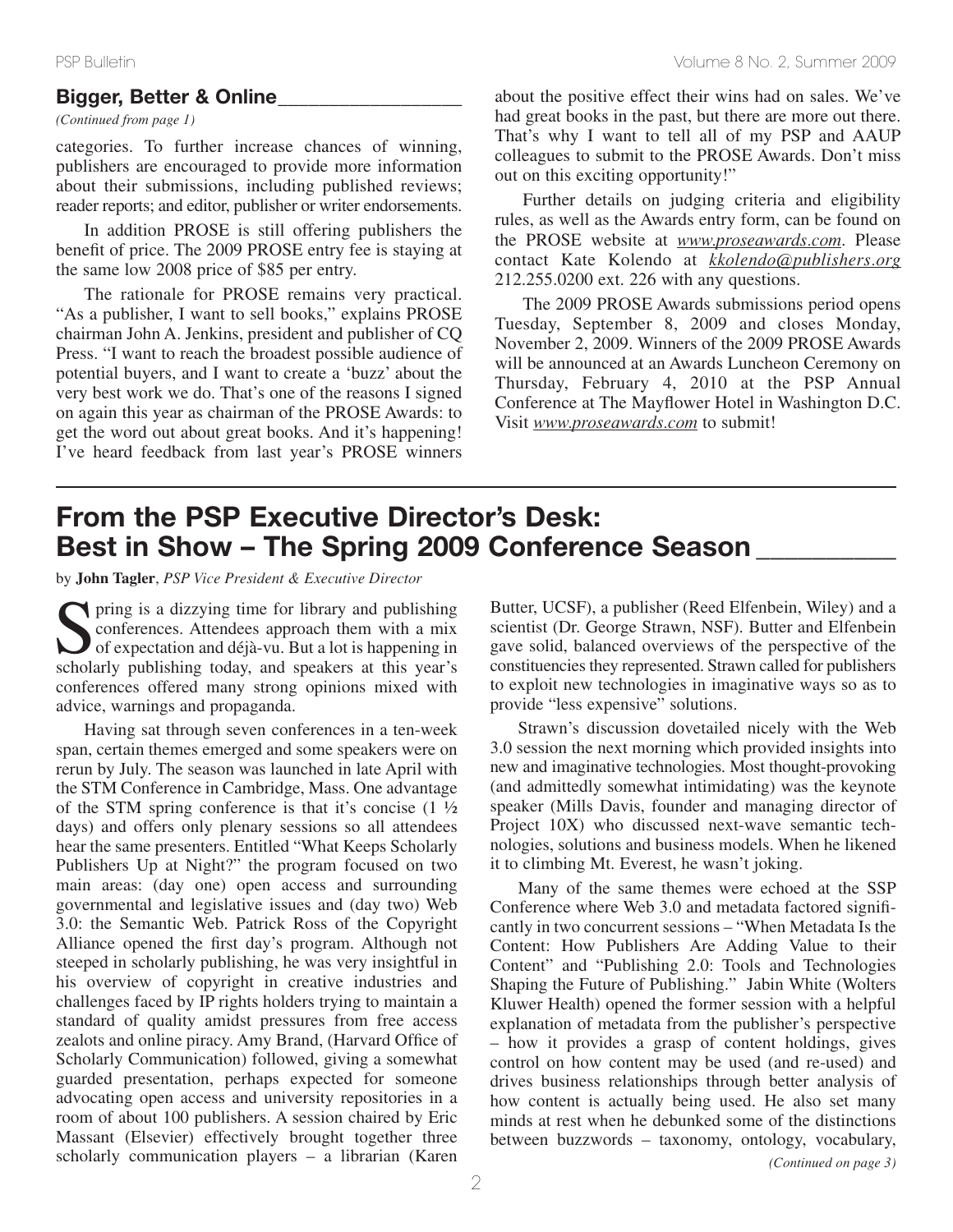## **From the PSP Executive Director's Desk\_\_\_**

*(Continued from page 2)*

thesauri – by indicating that these and related terms are so commonly interchanged that distinctions that once existed are now almost irrelevant. Darrell Gunter (Collexis) introduced the concept of "exploring" rather than "searching" and explained how data-mining extends beyond editorial content by helping to identify experts in a field and make connections based on co-authorship, grant funding, institutional affiliations, etc. His examples of author disambiguation and the complexities involved in this process rang true to anyone who has ever plunged into this area.

In the second session, ("Publishing  $2.0 \ldots$ ") Thane Kerner (Silverchair) set the stage by saying that the Semantic Web involves turning documents (Web 1.0) into data (Web 3.0) for people (Web 2.0). He cautioned that "STM publishers must have a semantic strategy to stay in business," adding that the value proposition of bringing content to your audience is measurable: usage = value. He continued by saying that publishers need to add semantics to the workflow as an investment in enriching the data to stay competitive.

For sheer enjoyment, a session at the CSE Conference addressed "How to Make Science Interesting and Why It's Important." Speakers were Bruce Lewenstein (Cornell University) and Chris Mooney (science writer and author of *The Republican War on Science*) who provided a look backward (Lewenstein) and a look forward (Mooney) at patterns in scientific research, science policy and the impact on science to society as a whole. A plethora of images (funny, ironic, disturbing) in both presentations made the session entertaining while offering some thought-provoking insights on how traditional science policy may influence the emerging digital environment.

The NASIG conference had a lot to offer this year with a solid program, especially among the plenary speakers who were informative and balanced. The opening presentation given by Peter Morville (Semantic Studios) got things off to an invigorating start. Morville sees us at a crossroads of content and functionality where the user experience is spiraling out of control and discoverability is what will really determine successful publishing going forward – echoing talks at the STM and SSP conferences. He talked about the importance of findability and how different channels – mobile devices, search algorithms, findable objects, information shadows, digital libraries – all impact on discoverability. Carol Tenopir (University of Tennessee School of Information Sciences) opened the second day with a report "Measuring the Value of the Academic Library: Return on Investment and Other Value Measures." Among the projects she reported on is an Elsevier study on ROI released in 2008 and conducted in conjunction with the University of Illinois. That study has

been expanded to a three-phase project involving university libraries in eight different countries expected for release in late 2009. Tenopir focused on the research methodology itself for the expanded study and key points relative to determining the value and contribution of libraries to parent academic institutions. In a wrap-up, Geoff Bilder (CrossRef) gave a stimulating presentation about what he deemed "The Internet trust problem." He discussed how authority is judged in a world where content is abundant, provenance is vague and identity is cheap. He called for librarians and publishers to cooperate to create a new infrastructure for identifying trustworthiness on the Web.

Panels at two other conferences – AAUP in June and ALA in July – seemed conceived at the same drawing board. Both had impressive rosters of speakers, all of whom were advocates of free public access to research articles. The AAUP session, "Direction for Open Access Publishing," included presentations by Ivy Anderson (California Digital Library), Eelco Ferwerda (University of Amsterdam), Michael Jensen (National Academic Press) and Stuart Shieber (Harvard University Office of Scholarly Communication). While the virtues of open access were extolled throughout the 75-minute program, there was recognition that there is a cost to publishing and the matter of long-term funding remains unresolved. In a world of reduced library and research budgets, declining university endowments, funding agency cutbacks, staff reductions, etc., the speakers acknowledged that it is going to be difficult to transition the costs for supporting publication away from the subscription model, but they saw it as their mission to make this shift happen. A number of experiments were discussed (e.g., Anderson's discussion of SCOAP3 and CDL's open access pilot with Springer) but no substantive way forward was really presented. Anderson made an interesting comment, which she echoed in the ALA panel, that the so-called "Big Deals" have reduced the unit cost of articles and expanded the availability of resources to users. But she warned that overall costs have continued to rise and may not be sustainable, despite the publishers' incentives. Jensen's presentation was thought-provoking and has generated controversy. It is available in text and video on YouTube (*http://www.nap.edu/staff/mjensen/scarcity.html*). He sees the survival of scholarly publishing as a social responsibility, equating the shift to open access publishing with reducing the CO2 explosion in the environment. Whether you agree or not, Jensen provides plenty of food for thought and a visit to the site is worthwhile.

A SPARC/ACRL forum at ALA, entitled "Rough Waters; Negotiating hard times in the scholarly communication marketplace" offered presentations by Charles Lowry (ARL), Ivy Anderson (as noted above), Emma Hill (Rockefeller University Press) and James O'Neal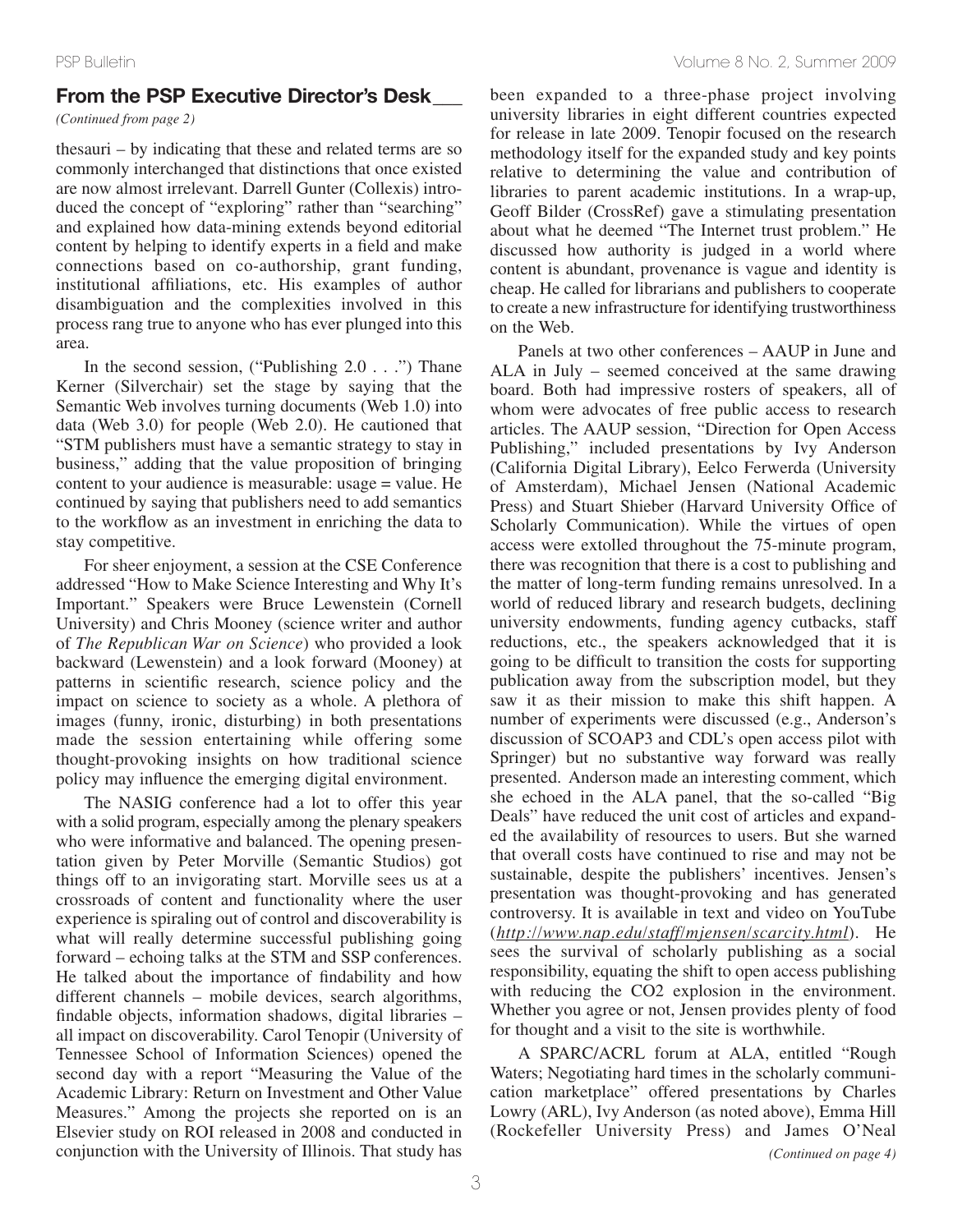## **From the PSP Executive Director's Desk\_\_\_**

*(Continued from page 3)*

(Columbia University Libraries). Session moderator Kim Douglas (Caltech Library) opened with praise for the recently-introduced FRPAA legislation and advocated pro-active programs for faculty and students to highlight the importance of FRPAA passage. To this end, SPARC is offering a series of scholarly communications workshops, underwritten by ACRL, that are being offered on college campuses.

Lowry provided statistics derived from responses from 56 ARL libraries to a spring 2009 survey about budgets and collections management, cautioning publishers, "There is close to zero tolerance for price increases in the year ahead."

Anderson mentioned the CDL's Spring 2009 open letter to vendors and mentioned that some publishers have frozen prices while others have reached out for special dialogues. In discussion of the publishers' value-add she said that pricing of for-profit journals should acknowledge academic input and that institutions should charge publishers for faculty peer review services. She conceded that the long-term sustainability of the open access (author pays) model is still undetermined but advocated, among several other things, that universities become publishers in their own right and pointed to UC's eScholarship Repository as a viable publishing platform.

Hill seemed to view her role as bashing other publishers – especially the commercial sector. She delivered a presentation that pandered to the least-informed and most closed-minded in the audience, and she proffered five strategic recommendations to librarians concluding with the rallying cry, "If you don't like it, don't buy it; 123 librarians of ARL would be a powerful collective."

Closing speaker O'Neal restored balance to the program, talking about how the concepts of information value and economic relationships are undergoing change. He outlined 12 suggestions, some familiar and some not, but all presented with insight and provocative spin. His two concluding points were a refreshing perspective on the session's rhetoric: (1) economic gravity will win out and eliminate laws and practices that tend to price-out access to information and (2) introduce collective action through sanctioning unresponsive providers, coercing vendors to adopt good practices and applying moral pressure to embrace values and principles that serve the overall goals of scholarship.

Perhaps these are sensible take-home messages from all these conferences.

# **PSP Electronic Information Committee (EIC) Seminar Series \_\_\_\_\_\_\_\_\_\_\_\_\_\_\_\_\_\_\_\_\_\_\_\_\_\_\_\_\_\_\_\_\_\_\_\_\_\_\_\_\_\_\_\_\_**

by **Sara Pinto**, *Director, Professional & Scholarly Publishing*

The PSP Electronic Information Committee<br>(EIC) launched the first installment of the<br>Seminar Series on Selected Topics in<br>Electronic Publishing this spring featuring four (EIC) launched the first installment of the **Seminar Series on Selected Topics in Electronic Publishing** this spring, featuring four talks on electronic publishing. The program was targeted to PSP member organizations' staff new to electronic publishing. Each attendee registered for the entire set of four talks; space was restricted to 18 people, in order to create an intimate environment for learning and discussion. Each presentation was 45 minutes followed by a 45-minute Q&A. The talks were all given by EIC members affiliated with organizations that have a breadth of experience in digital innovation in many subject disciplines and publication formats.

The series was kicked off in late February with a provocative talk by Kent R. Anderson, Executive Director, International Business & Development, *The New England Journal of Medicine*, on "Cultivating

Innovation and Agility in Customer-focused Culture." The talk emphasized innovation and agile development as fundamental to the survival of the scholarly and research publishing industry in a world of rapidly growing and evolving technologies. The second talk on "Electronic Publishing Project Organization and Management" was given in March by Caroline Rothaug, Director of Project Management, Wiley InterScience, who walked the audience through the complete lifecycle of an electronic publishing project. Starting with the business planning and approval stage and finishing with the post-launch, Caroline highlighted how to develop, test and launch a project. "New & Emerging Technologies" was the topic of the third seminar talk given in May, by Terry Hulbert, Director, Business Development, American Institute of Physics, and Barbara Lange, Director, Publications Product Line Management & Business Development, IEEE. Terry explained how global growth, the Internet and *(Continued on page 7)*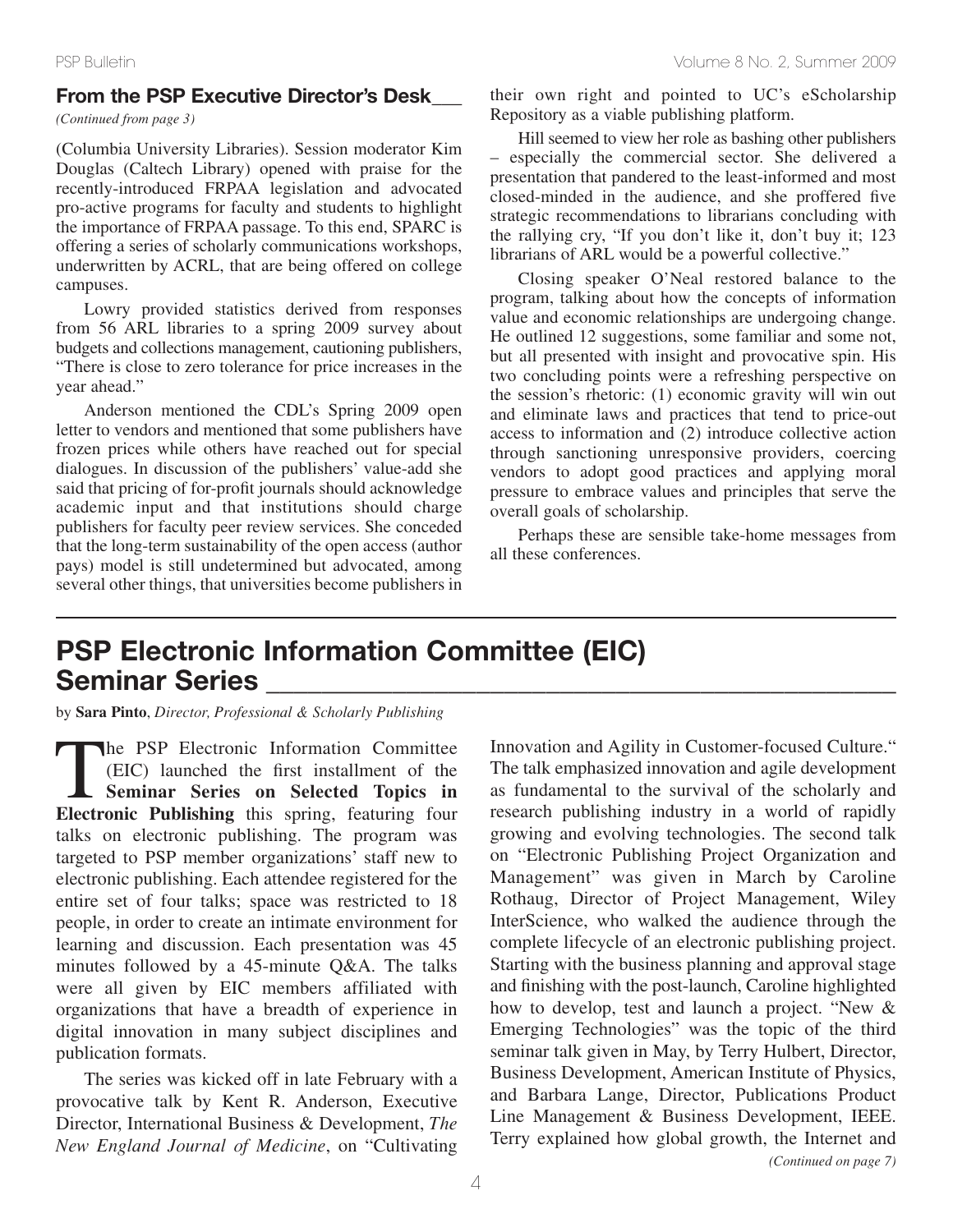

**Spotlight On…**

With this bulletin, we are introducing a new feature  $-Spotight On...$  We will be inviting organizations that **work with and provide services to the scholarly and professional publishing industry to provide an update** on their activities and services. We are happy to have the Copyright Clearance Center as our first invited **guest for** *Spotlight On…*

# **CCC: Innovator, Advocate, Licensing Partner**

For more than 30 years, CCC has been a trusted<br>partner in licensing print and digital content<br>between publishers and their customers.<br>Through its diverse portfolio of licensing services, the partner in licensing print and digital content between publishers and their customers. Through its diverse portfolio of licensing services, the company manages more than 300 million rights for all forms of content – books, journals, newspapers, magazines, blogs, videos and images – representing publishers and other rightsholders from nearly every country in the world. Every day, more than 20 million corporate employees worldwide, as well as faculty, staff and librarians at over 1,000 colleges and universities, rely on CCC to use and share content with confidence.

CCC has been actively involved in the publishing community, anticipating rightsholder requirements and ensuring that its products and services evolve with market needs. Recent initiatives include joint copyright education training sessions with PSP, exclusive online informational events around the proposed Google/AAP settlement, opening the Big Ideas Conference with a panel on the Future of Content Licensing at Book Expo America and teaming up with Research4life and ITOCA (Information Training and Outreach Centre for Africa) to sponsor a training session held at the African Institute for Capacity Development.

CCC's suite of licensing services – pay-per-use, subscription and point of content – enable publishers to outsource permission requests and create custom offerings at their own or partners' web sites. CCC is integrating licensing services on content platforms like HighWire and Ingenta, making it easy for users to license content wherever it resides. Publishers track their royalties and content usage via CCC's online publisher portal where they can also access tools to manage their titles, rights and fees.

Licensing your content through CCC is easy. Enroll in CCC's pay-per-use and subscription licensing services that best meet your business needs. Then set your prices and terms for your content's use. Through CCC's services, customers identify the content they want to reuse and pay for that use. CCC collects royalties and distributes revenue back to publishers. The result is an efficient exchange of rights between publishers and their customers that generates highmargin revenue. In the past 15 years, CCC has distributed more than \$1 billion in royalties to the rightsholders it represents.

Whether it's through education, supporting primary or secondary licensing of content, or helping to develop emerging markets, today's CCC is creating opportunities for professional and scholarly publishers to generate revenue for all their content.

For more information visit, *www.copyright.com/ publishers* or visit CCC at the Frankfurt Book Fair where they'll be in the Digital Marketplace Hall 4.2 – Stand H430 and presenting at the Forum Innovation on *Licensing Solutions to Monetize ALL Your Digital Content* on October 14th and 15th.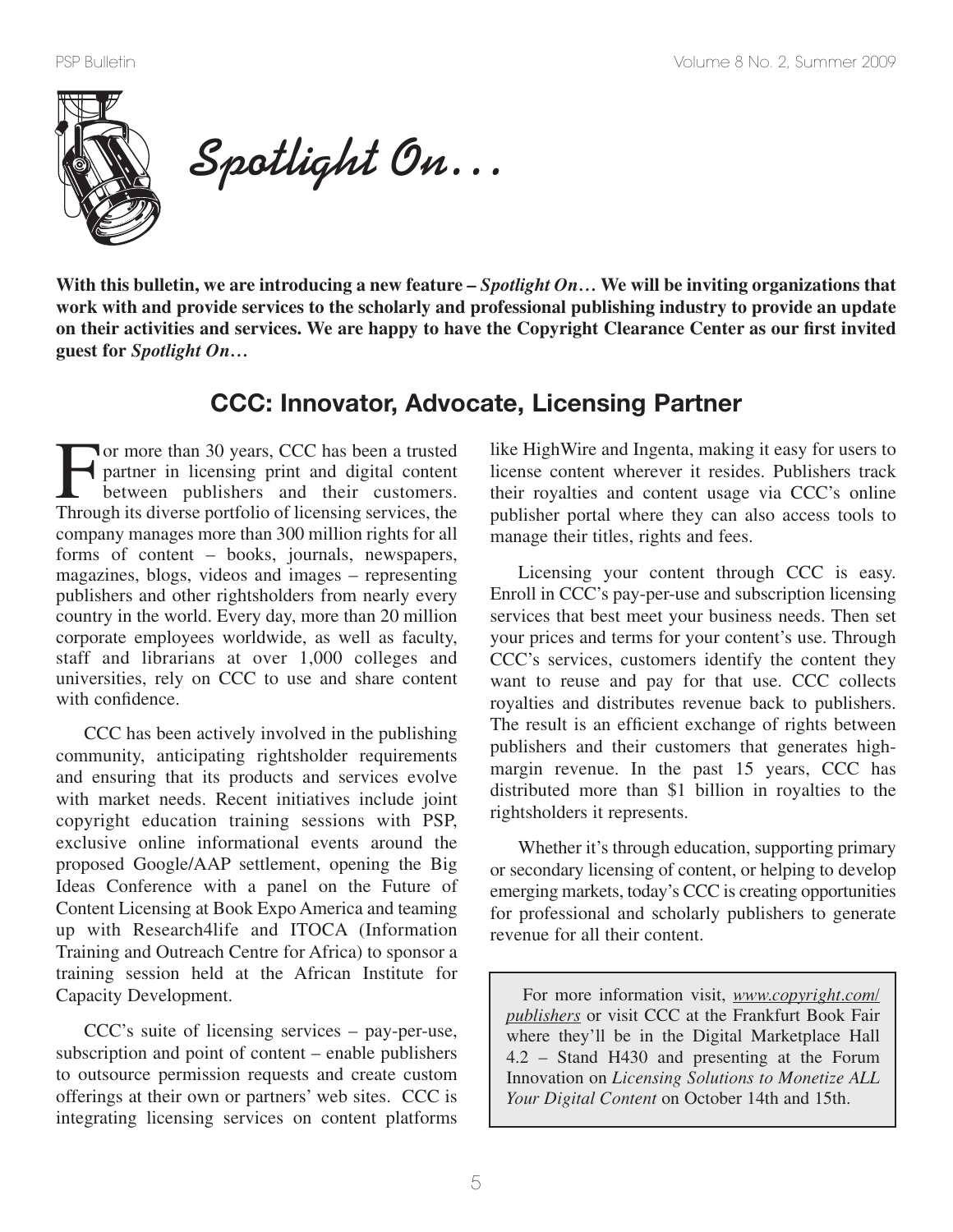# **Book Review \_\_\_\_\_\_\_\_\_\_\_\_\_\_\_\_\_\_\_\_\_\_\_\_\_\_\_\_\_\_\_\_\_\_\_\_\_\_\_\_\_\_\_\_\_\_\_**

Reviewed by **Ed Barnas**, *Barnas Consulting, New York*

*Publishing Forms and Contracts*, by Roy S. Kaufman. Oxford University Press, New York, 2008. 462 pp. + xviii + CD-ROM. Price: US\$145.00 (softcover).

Compendia of contracts and legal forms are very dry reading. But they are an essential resource if you negotiate agreements or handle any of the myriad bits of paperwork associated with the publishing process. Even if your Press already has a set of model contracts and standard forms in place, not everyone you work with will be willing to accept wording dictated by a Publisher, and it is good to have alternative terms that still satisfy your needs.

In the past many of us built up a file of "sample" contracts and forms which we would dip into for alternative phrasings more acceptable to authors, editors, etc. Now Roy Kaufman, Legal Director at Wiley-Blackwell, has simplified the task with a comprehensive selection of sample forms and contracts culled from a variety of sources. In reviewing them I found a number of points and phrasings that I would have liked to introduce into the materials I had worked on over the years. (As Tom Lehrer noted in his lyrics to Lobachevsky, "Let no one else's work evade your eyes.")

The forms are nicely divided by topic and many include introductory comments. Chapters deal with books (educational, trade & professional), periodicals (journals & newsletters), electronic publishing (software, programmers, bloggers, licenses, …), permissions & subsidiary rights (copyright transfer agreements, requests & grants, translations, …), litigation (and litigation avoidance), and the catchall "miscellaneous" (confidentiality and nondisclosure, ghost writers, …). In addition, all the forms are included on the accompanying CD in ".doc" format ready to be adapted for use. I was pleased to note that some of the minor typos I noticed in the printed text were absent from the files on the CD. However, I do wish the CD would show up on my desktop labeled with the book's title and not with the Roxio3 software name.

The book+CD package is a useful resource to have on the departmental shelf, especially when entering into an unfamiliar area of publishing. However, this is not a basic text in contract or copyright law. As part of Oxford's program in practitioner law, it is intended for lawyers, agents and publishers with a basic knowledge of contract and copyright law. While it does provide a number of good drafts as starting points, it will not displace the need for competent legal advice at the appropriate point.

I am not a lawyer, but I have negotiated and drafted a number of agreements and forms over the years as well as developed journal contract templates in both the forprofit and not-for-profit environments. As such, most of my comments will bear on the material related to journals, a major segment of the PSP world. While the forms included are comprehensive, there are some omissions which I feel should be addressed in the next edition.

My first area of concern was in the chapter on periodical publishing. Sample contracts were included for the Journal Editor, the Associate Editor and a Society Affiliation, but nothing to cover publishing a journal on behalf of a Society owner. This type of "contract publishing" comprises a significant part of many publishers' lists and generates some unique issues that need to be addressed. A major concern in recent years has been the need for detailed conversion and termination clauses relating to the electronic edition of a societyowned journal as it moves from one publisher to another. A sample agreement with discussion of the TRANSFER Code of Practice would have been quite useful. Also, while royalty arrangements have tended to dominate most recent agreements, a number of society contracts feature a profit-share arrangement; again, sample wording would have been useful.

Next, in the chapter on electronic publishing, I was surprised by the lack of a sample consortium agreement or license. With the continuing shift by institutional customers to consortium-mediated licensing of online access to journal packages, I would consider it helpful to include some discussion of terms and definitions (as well as reference to the ICOLC guidelines).

Copyright Transfer Forms are an essential element of journal publishing and several versions appear in the text. While it is not possible to create a form covering all government authors, given the number of scholarly articles generated by UK government authors, a sample UK Crown Copyright form would have been useful (a "relevant form" is mentioned in Form 2.7 but not included). The proliferation of online journal manuscript submission systems would also warrant inclusion of some viable sample click-on copyright transfer agreements. And the continued expansion of Open Access initiatives, both as fully OA and hybrid journals, would suggest a need for some sample OA forms with comments.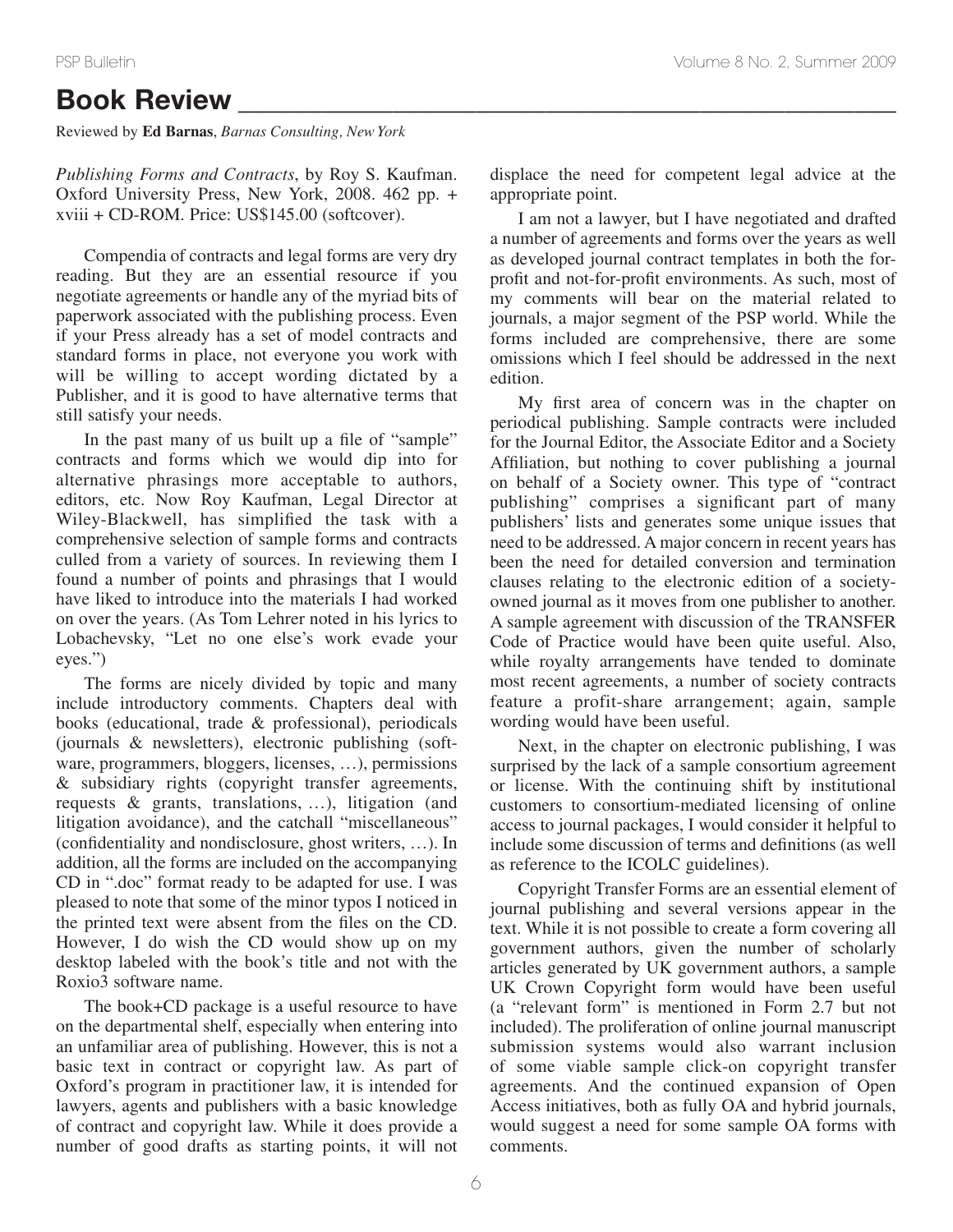## **PSP EIC Seminar Series \_\_\_\_\_\_\_\_\_\_\_\_\_\_\_\_\_**

*(Continued from page 4)*

mobile phones are driving publishers to explore new avenues to capture audiences, including social tagging, scrapbooking, social networks, microblogging, e-books, cloud software and OpenID. Barbara spoke about how to track emerging technologies in scholarly publishing and showed websites that are using technology to create visual views of media, enhancing text with live video and creating highly interactive documents. The spring seminar series wrapped up in July with Mark Licker, VP/Publisher – Science, McGraw-Hill Professional, and Stephen Sterns, Managing Editor for Reference and Electronic Publishing, Columbia University Press, addressing "Managing Content: The Why and How of Managing Digitally Captured

Assets." Stephen gave attendees background on markup, XML and metadata. He explained the differences between GML, SGML, HTML and XML, clarifying when and where they are used. Mark Licker then outlined the progression of electronic publishing, beginning in the 1980's with CD-ROMs to the use of SGML and XML today.

The EIC will be holding a fall seminar series beginning in September. Only 18 slots are available for the course and will be offered to PSP members on a first come-first served basis; participants will be asked to commit to the full series of four sessions. A small fee (\$100 for each four-part series) will be charged to ensure participant commitment.

To register for the fall series visit: *www.pspcentral.org* 

# **Seminar Series on Selected Topics in Electronic Publishing**

## *Fall Semester*

Association of American Publishers 71 Fifth Avenue (between 14th & 15th Streets) New York, NY 12:00-1:30pm

## **Monday, September 21st**

## *Case Study: Author Profiles and Publication Metrics*

**Bernard Rous**, Deputy Dir., Publications, ACM

Bernie will continue from the spring series on the theme of metadata mark-up and explain how text mining may be used to complement it in an author profiling application presented as an evolving, valueadding feature of a Digital Library with interactive components.

#### **Wednesday, October 21st**

#### *Accessibility*

**Rick Bowes**, Bowes & Associates & **Natalie Hilzen**, Director/Editor-in-Chief, AFB Press

This talk will introduce the class to accessibility issues in electronic publishing. Special requirements of content preparation and web site design will be addressed, with concrete illustrations of what works and what does not.

## **Tuesday, November 10th**

*Indexes -- Aggregated Content Online*

**Barbara Chen**, Director of Bibliographic Information Services and Editor, MLA International Bibliography Everyone has used online indexes in college to help them with their research papers. With search engines like Google, are databases still relevant to searchers? Where does the information come from? How are they created? What role, if any, do publishers play in their creation? How do indexes fit into the business of electronic publishing?

#### **Tuesday, December 15th**

*Open Access and Institutional Repositories*

**Jack Ochs**, VP, Strategic Planning & Development, American Chemical Society

**Tony Sanfilippo**, Marketing and Sales Director, Penn State Press

The final seminar session will take a step back from the specific case studies that precede it and address the grand challenge of Open Access in the era of electronic publishing. Tony will start by depicting the specific challenges that institutionally mandated Open Access presents his Office of Digital Scholarly Publishing. Jack will cover thorny issues in order to stimulate what promises to be a free-wheeling discussion. All EIC members may wish to engage with the class in this final session.

To register for the fall series visit: *www.pspcentral.org*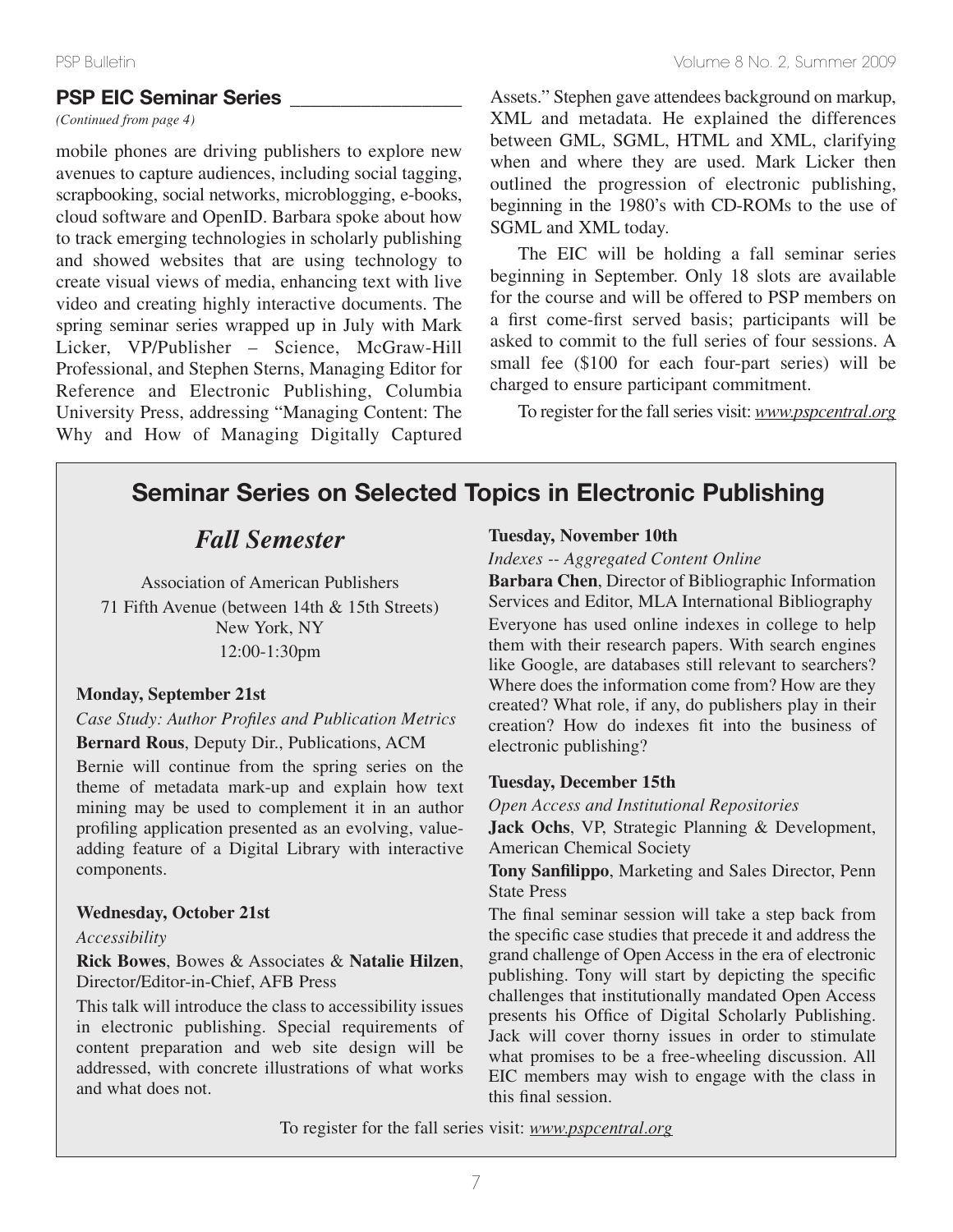# **LEGISLATIVE UPDATE \_\_\_\_\_\_\_\_\_\_\_\_\_\_\_\_\_\_\_\_\_\_\_\_\_\_\_\_\_\_\_\_\_\_\_\_\_\_**

## *Publishers Voice Strong Opposition to FRPAA Legislation*

AAP joined with DC Principles Coalition members and other publishers in a letter of strong opposition to S.1373, the Federal Research Public Access Act, which would require that final manuscripts of peer-reviewed, private-sector journal articles reporting on federally-funded research be made freely available on government-run websites no later than six months after publication.

The bill, introduced on June 25th, in effect extends the NIH mandatory-deposit requirement to other federal agencies and federally-funded research, with the added burden of reducing the NIH twelve-month window to six months.

The letter, sent to the Chairman and Ranking Member of the Senate Homeland Security and Government Affairs Committee, protests that the legislation, which is both unnecessary and ill-considered, "would undermine copyright and adversely impact the existing peer review system that ensures the high quality of scientific research in the United States" and would impose "costly new mandates on federal agencies."

Among the serious unintended consequences, the letter points out that "By depositing articles in databases with no access controls, federal agencies would be asking the American taxpayer to subsidize the dissemination of information to anyone in the world with access to the Internet—including those governments and corporations around the world that now purchase peerreviewed research articles reporting on U.S.-funded research."

The full text of the letter can be found on the PSP website at: *www.pspcentral.org*.

# *The Higher Education Opportunity Act's Section 133 Textbook Provisions*

On July 1, 2010, the Higher Education Opportunity Act (HEA) takes effect. Signed into law by President George W. Bush on August 14, 2008, HEA sets provisions for textbook publishers and institutions of higher learning in Section 133.

Focusing on enhancing transparency in the textbook adoption and purchase process, Section 133's stated purpose is to ensure students have access to affordable course materials and to encourage all stakeholders – publishers, bookstores, institutions, faculty and students – to work together to decrease student spending while protecting academic freedom and educational quality.

College textbooks are subject to the law's provisions, to the maximum extent practicable, as are custom textbooks. Custom textbooks enable faculty to build their own textbooks – essentially determining the price – by choosing content (e.g., chapters from one or more textbooks, newspaper articles, instructor lecture notes, white papers), art, photos and visuals, and any instructional aids or student learning technologies they feel are best for their class and their students.

Books used as course materials, but not published as textbooks, are not subject to the law, nor are integrated books. (Integrated books are college textbooks that are combined by third-party contract stipulations or combined with other materials that are so interrelated with the content of the college textbook that the separation of the college textbook from the other materials would render the college textbook unusable for its intended purpose.)

The HEA disclosure provisions require federally funded post-secondary institutions to include in their students' course schedules, to the maximum extent practicable, the International Standard Book Numbers (ISBNs) for textbooks and other course materials, and the campus bookstore's retail prices for those items. Schools are also encouraged to disseminate information about their rental programs, guaranteed buy back programs, alternative content delivery systems and any other institutional cost-saving strategies.

*(Continued on page 9)*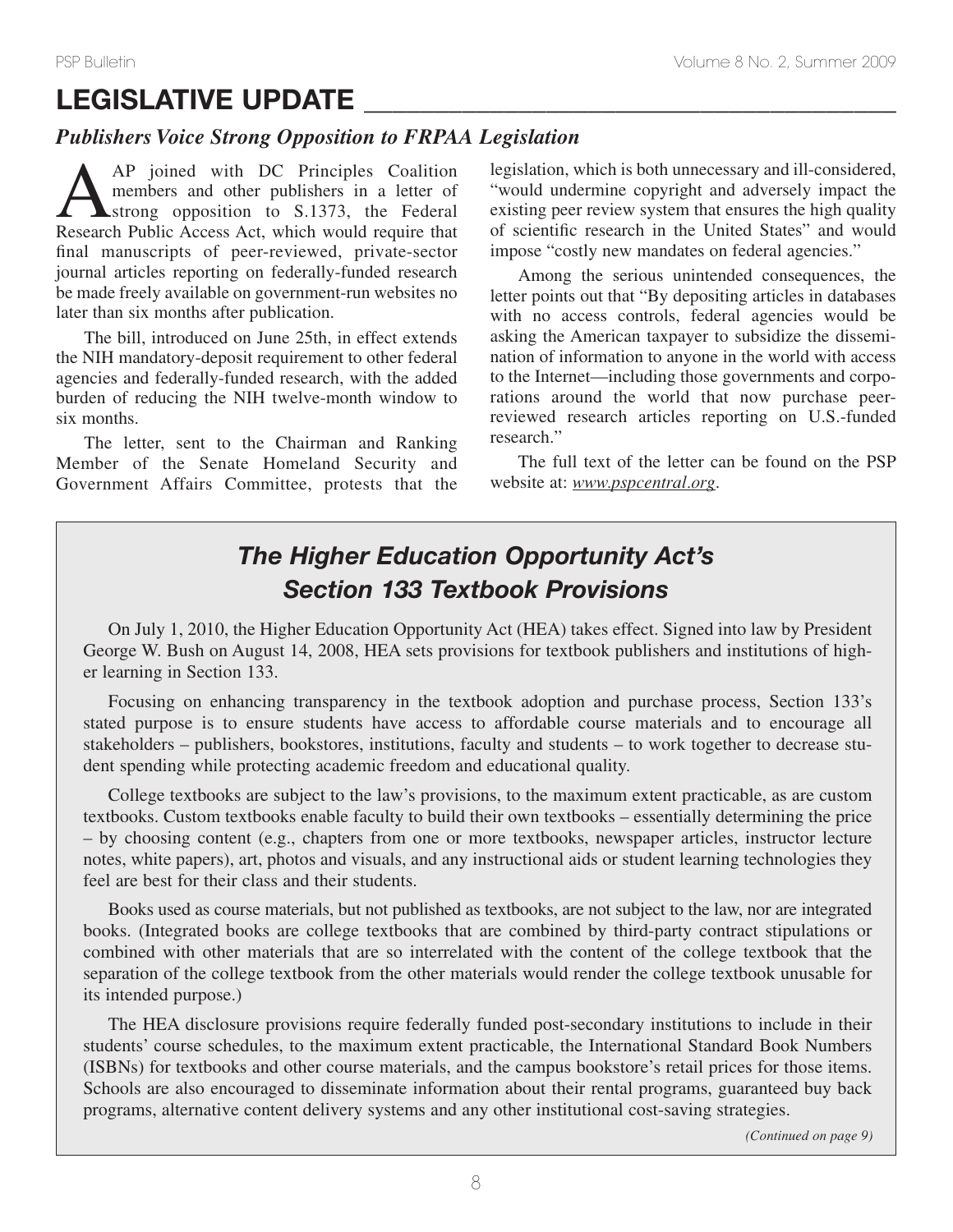# *The Higher Education Opportunity Act's Section 133 Textbook Provisions*

*(Continued from page 8)*

Regarding the provisions for publishers, HEA focuses on ensuring faculty members have: wholesale price information, retail price information, if it is available, information on the array of formats of course materials available and their prices, copyright dates for the previous three editions of a textbook, if any, and descriptions of substantial content revisions made between the current edition of a textbook and the previous edition, if any.

The law also requires that college textbooks and supplemental materials be made available as separate items, each separately priced. Publishers are to make the materials available separately but may continue to deliver course materials as ordered by faculty, separately or bundled.

The Government Accountability Office must report back to Congress on the implementation of the Section 133 provisions no later than July 1, 2013.

For more information on HEA Section 133 please contact your legal counsel or Bruce Hildebrand, Executive Director, Higher Education Division, AAP, at 202.220.4542 or bhildebrand@publishers.org.

# **Announcements \_\_\_\_\_\_\_\_\_\_\_\_\_\_\_\_\_\_\_\_\_\_\_\_\_\_\_\_\_\_\_\_\_\_\_\_\_\_\_\_\_\_\_\_**

## **PROFESSIONAL, SCHOLARLY & ACADEMIC BOOKS: THE BASIC BOOT CAMP**

Friday, October 30th, 2009 9:00am-5:30pm Pearson Offices, Boston, MA

Moderated by:

**Beth Schacht**, *Director of Marketing, McGraw-Hill*

## **Speakers:**

**Gregory M. Britton**, *Publisher, Getty Publications*

**Matt Conmy**, *Sales Director, Books, Americas, Springer*

**John Cronin**, *Design and Production Manager, Johns Hopkins University Press*

**Mark Heineke**, *Promotions Director, University of Chicago Press*

**John A. Jenkins**, *President and Publisher, CQ Press*

**Molly Venezia**, *Assistant Director and CFO, Rutgers University*

Topics to be addressed include: Acquisitions, Production, Marketing, Sales, Finance

## **FUNDAMENTALS OF COPYRIGHT FOR TODAY'S DYNAMIC PUBLISHING ENVIRONMENT**

Tuesday, October 27th 10:30am-3:00pm Prudential Plaza 130 East Randolph Street Chicago, IL 60601

This session provides an overview of fundamental copyright concepts, with a focus on concerns primary to the publishing industry in today's dynamic, digital environment. This session is intended to provide participants with an understanding of basic copyright principles and enable them to begin to apply that learning to their daily activities. Specific topics to be covered in the session include:

*The purpose of copyright law A copyright holder's rights and obligations under the law What actions may require permission Copyright infringement and the remedies available to the copyright holder under U.S. law Fair use and other limitations on the copyright holder's exclusive rights Current copyright issues and key changes in legislation*